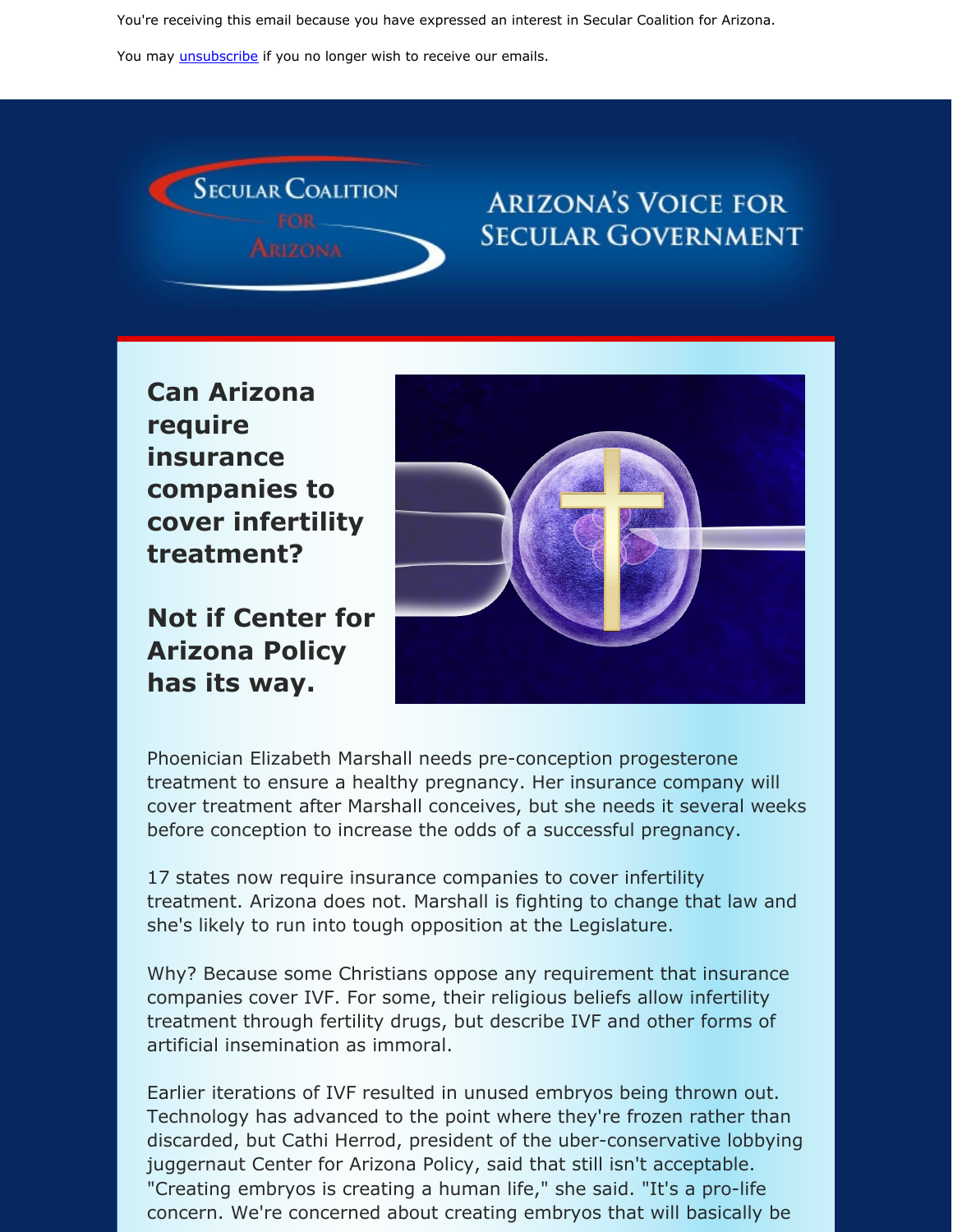left in a frozen safe in a clinic forever."

**Read more at the AZ [Capitol](https://azcapitoltimes.com/news/2019/10/18/phoenix-woman-seeks-mandated-coverage-of-fertility-treatment/?fbclid=IwAR2KJF2ea6ttbatHuy1S_EL_6xj8a8zhAzIwJUmeRIZhmU5Fi-fGUOLruT4) Times.**



#### **What are your policy priorities? Tell us at the Secular Summit.**

Join secular supporters from around Arizona at our annual **Secular Summit** for presentations, networking, education, advocacy and more.

Every year, a portion of the summit is dedicated to finding out what matters most to Secular AZ's constituency, so that we can focus on these issues at the Legislature.

#### **Is your top issue reproductive rights? Religious displays on public property? Religious endorsements in public schools? Come tell us and impact our agenda for 2020.**

The strategic planning session will be held by Tory Roberg, Secular AZ's Director of Government Affairs, who acts as your voice at the Legislature. Tory will also provide Legislative updates and insights into how to best make your voice heard at the Capitol.

We'll also have updates on the upcoming legislative session, Secular AZ's many legal activities, and additional speakers to be announced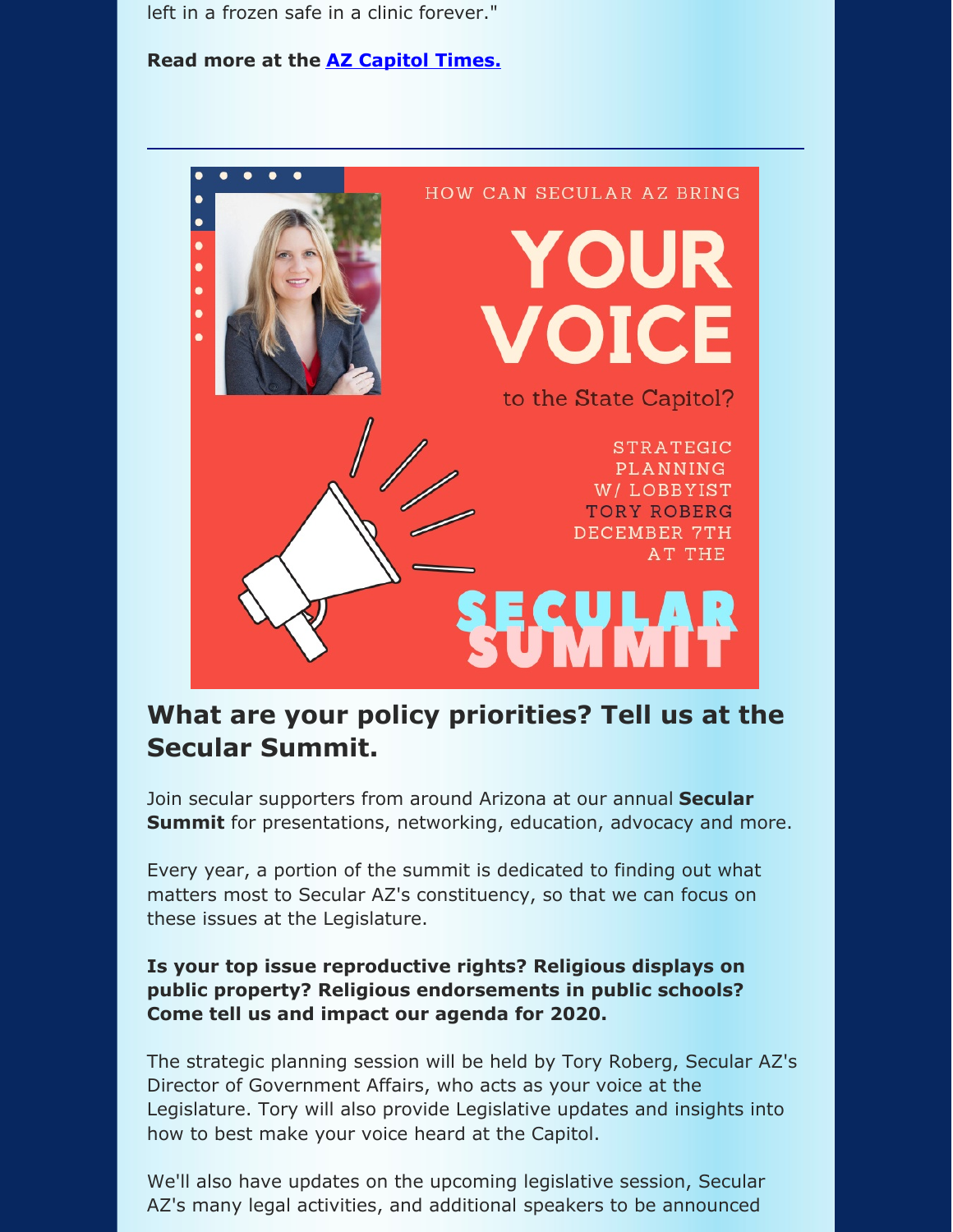soon!

This is a members-only event; tickets are just \$15, or you can support Secular AZ by being a host, super host, or an event sponsor.

(Not a member yet? It just takes a minute to **[become](https://secularaz.org/product-category/donate-membership/) one!)** 

Please join us on Saturday, December 7 at the Humanist Center of Greater Phoenix in Mesa.

#### **Click [here](https://secularaz.org/product/secular-summit-2019/) for tickets and more information.**

# **RAISE YOUR VOICE. TELL YOUR STORY. CLAIM YOUR POWER.** secularsurvey.org **#SecularSurvey**

#### **Amplify your voice.**

Because federal surveys do not gather data about secular Americans, there's a lack of information about atheists, agnostics, and the nonreligious. But you can change the situation! Take the United States #SecularSurvey and make yourself heard!

Please act now. Visit [SecularSurvey.org](http://secularsurvey.org) to

complete the survey. And if you have already taken it, then please ask other atheists, secularists, and nonreligious people that you know to do the same!

## **Other Events:**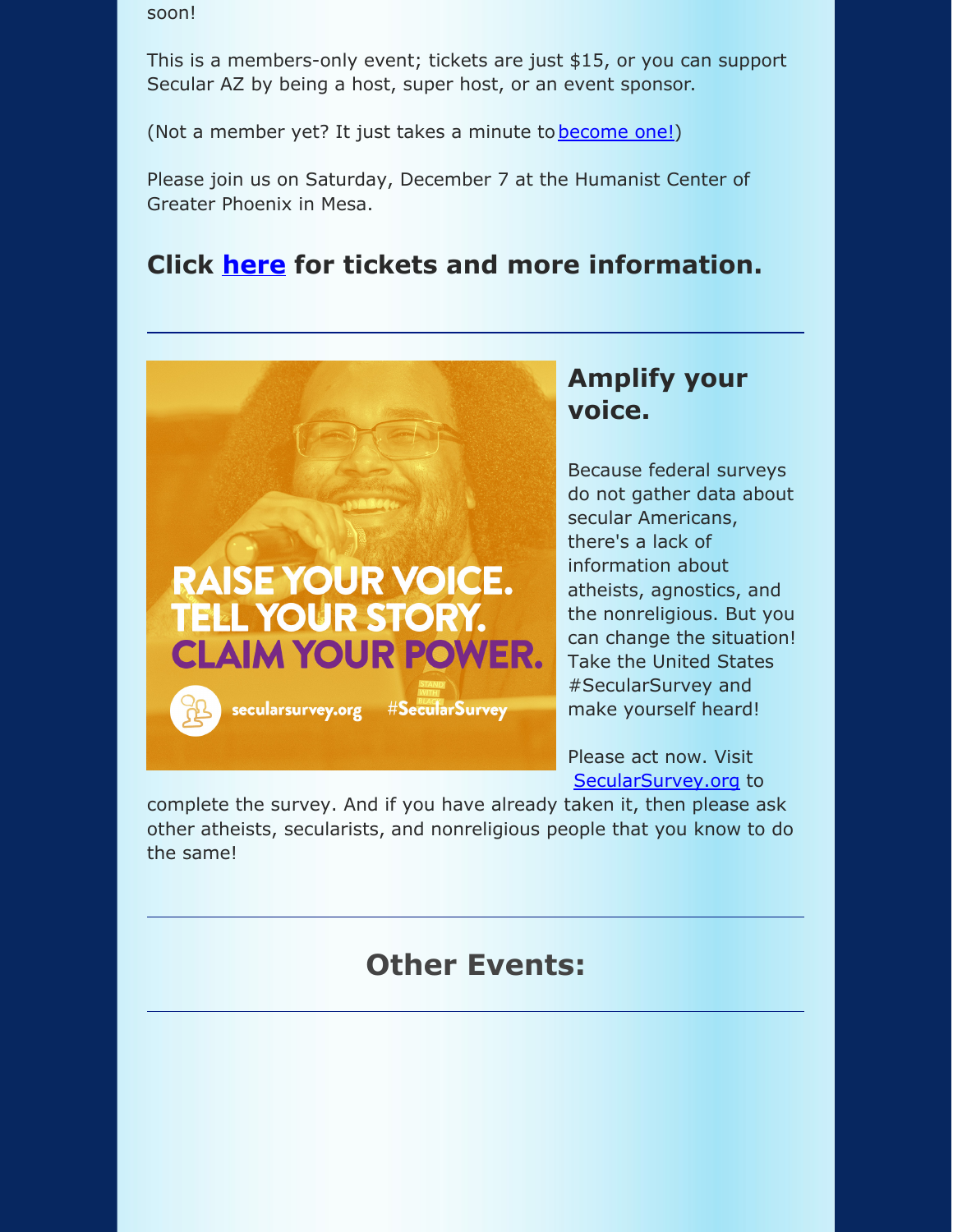

**An Evening with Matt and Seth:** Humanist Society of Greater Phoenix is hosting an evening of conversation and interaction with Seth [Andrews](https://www.sethandrews.net/) (The Thinking Atheist podcast) and Matt Dillahunty (The Atheist Experience).

The event at the Doubletree Hilton in Tempe will include tabling by secular-friendly organizations, networking, cash bar, book signings, and the option of a VIP dinner with Matt and Seth before the show! Get tickets and more info at HSGP's website [here](https://hsgp.org/blog/1667/an-evening-with-matt-dillahunty-and-seth-andrews).

**12 Steps, 0 Gods:** The Arizona Secular Alcoholics Anonymous Conference is coming November 9th at the 24th Street Conference Center in Phoenix. Secular AA is a movement within Alcoholics Anonymous that seeks to widen the gateway to 12 Step-based recovery so that all who suffer may find long-term sobriety regardless of their belief or lack of belief in a God. Panel topics will include Dogma & Ritual in AA, Raising Secular Awareness through Service Work, How to Survive Conventional AA Meetings, and Tolerance Within Secular AA.

Visit [azsecularaa.org](https://www.azsecularaa.org/) for more information or to register.

**End of Life planning:** An open "End of Life Options" Community Meeting will take place November 3rd 2:00 - 3:30 in Central Phoenix. Learn how to lend your voice and volunteer your time to help make medical aid in dying a legal end of life option in Arizona. Click here for [details](https://www.surveymonkey.com/r/JLKLNPD) and to RSVP.